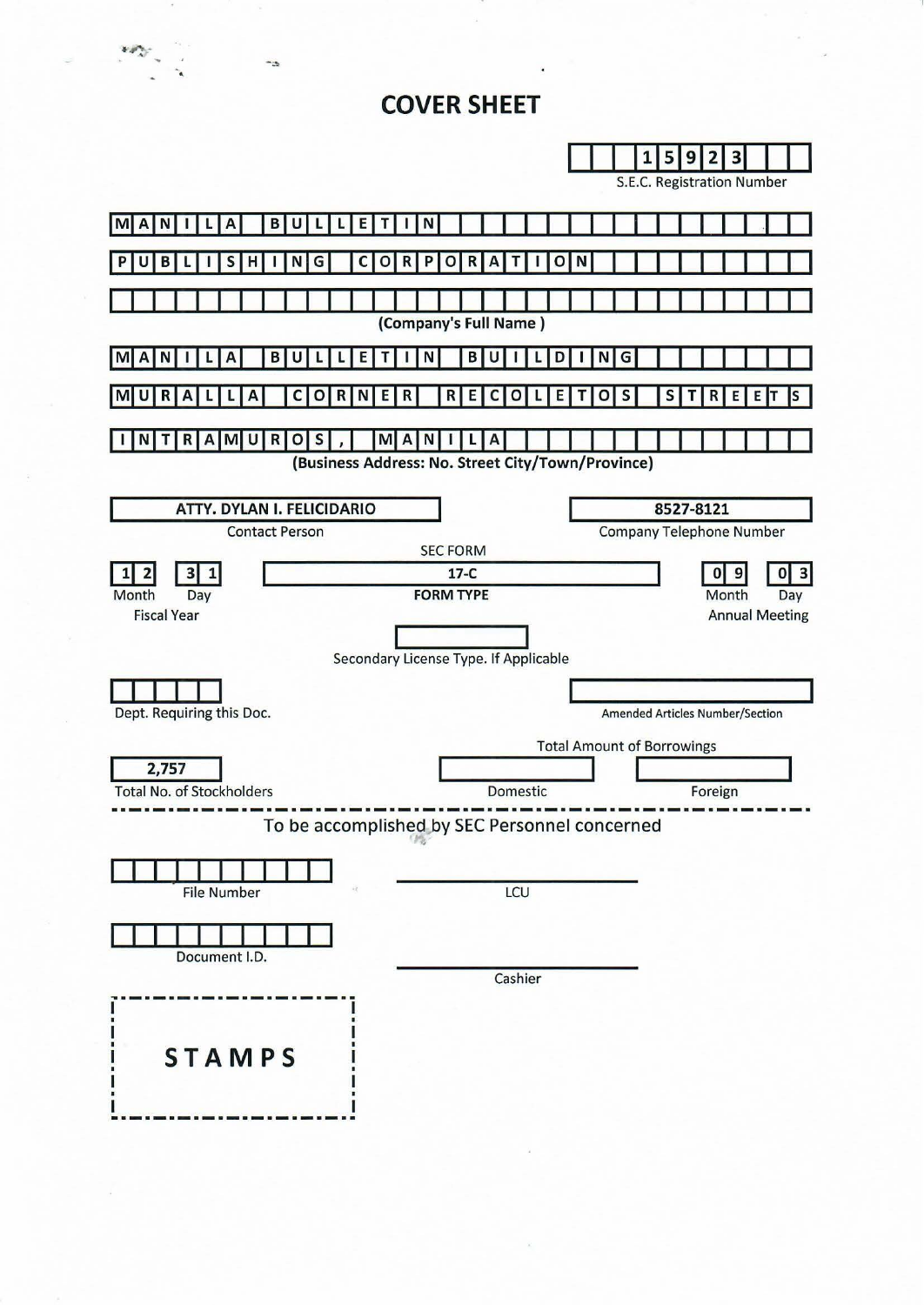#### SECURITIES AND EXCHANGE COMMISSION

### SEC FORM 17-C

## CURRENT REPORT UNDER SECTION 17 OF THE SECURITIES REGULATION CODE AND SRC RULE 17.2(c) THEREUNDER

- 1. Date of Report (Date of earliest event reported) July 16, 2020 2. SEC Identification Number 15923
- 3. BIR Tax Identification Number 000-746-558
- 4. Name of Registrant MANILA BULLETIN PUBLISHING CORPORATION
- 5. Province, country or other jurisdiction of incorporation or organization Philippines
- 6. Industry Classification Code to be provided by SEC
- 7. Address of principal office Manila Bulletin Bldg., Muralla cor. Recoletos Sts., lntramuros, Manila
- 8. Registrant's telephone number 8527-8121
- 9. Former name, former address, if changed since last report No change

 $\langle p_{\alpha} \rangle$ 

10. Securities registered pursuant to Sections 8 and 12 of the SRC or Sections 4 and 8 of the RSA

. ... -.

 $\ddotsc$ 

Title of Each Class Number of Shares of Common Stock Outstanding and Amount of Debt **Outstanding** 

Common Stock 3,466, 139, 072 shares

11. Indicate the item numbers reported herein: Item No. 9.a